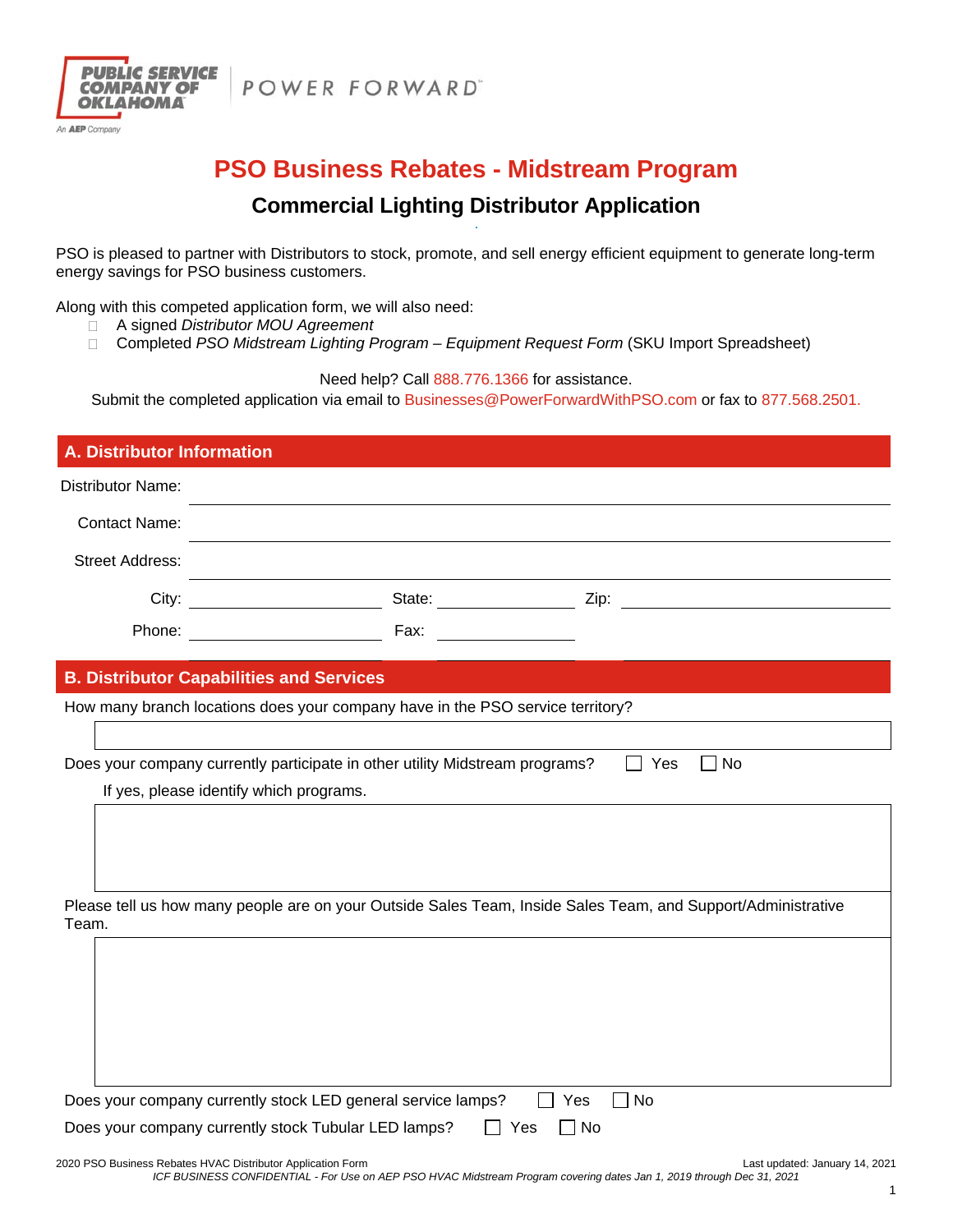



# **PSO Business Rebates - Midstream Program**

## **Commercial Lighting Distributor Application**

#### **C. Planned Training and Outreach**

Outline plans for training or outreach your company will provide (in addition to any training provided by the Program) that will contribute to the success of PSO Business Rebates Lighting Midstream program.

| Sales and<br>Marketing<br>Plan for<br>Customers:        |  |
|---------------------------------------------------------|--|
| Training and<br>Outreach<br>Plan for<br>Internal Staff: |  |

#### **D. Online Rebate Application Center Credentials**

User information needed to create profiles and login credentials for the Online Application Center.

| First Name:    | Last Name: |
|----------------|------------|
| Email address: |            |
| Phone:         |            |